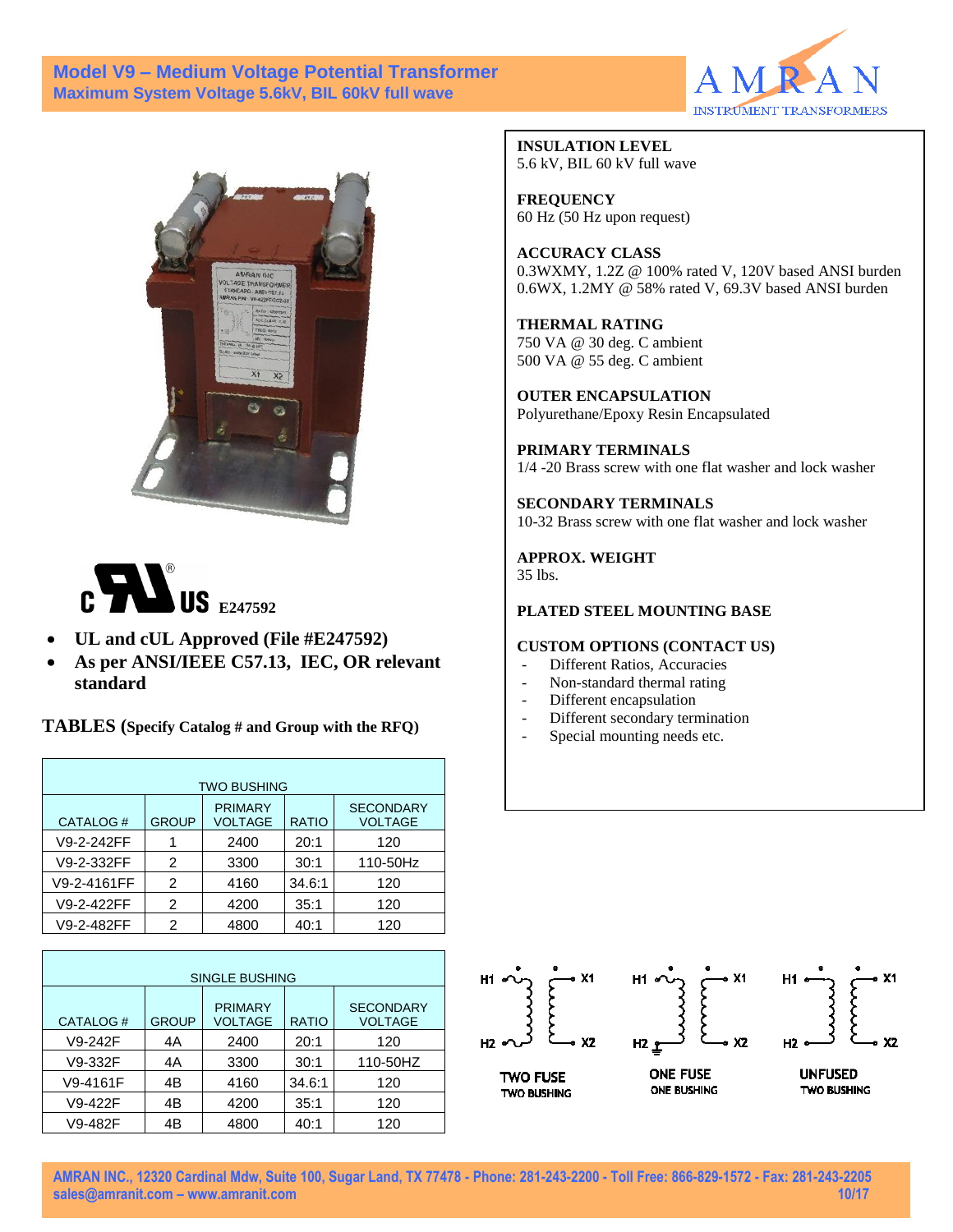

## **DIMENSIONS: Dimensions are in mm [inches]**

### **2 Fuse**



- Standard Fuse rating: 5.5kV, 0.5E
- Fuse clips accept 1.0" diameter fuses with Max. length of 5.75"
- Fuses are intended to protect the system and not the PT in the event of a failure